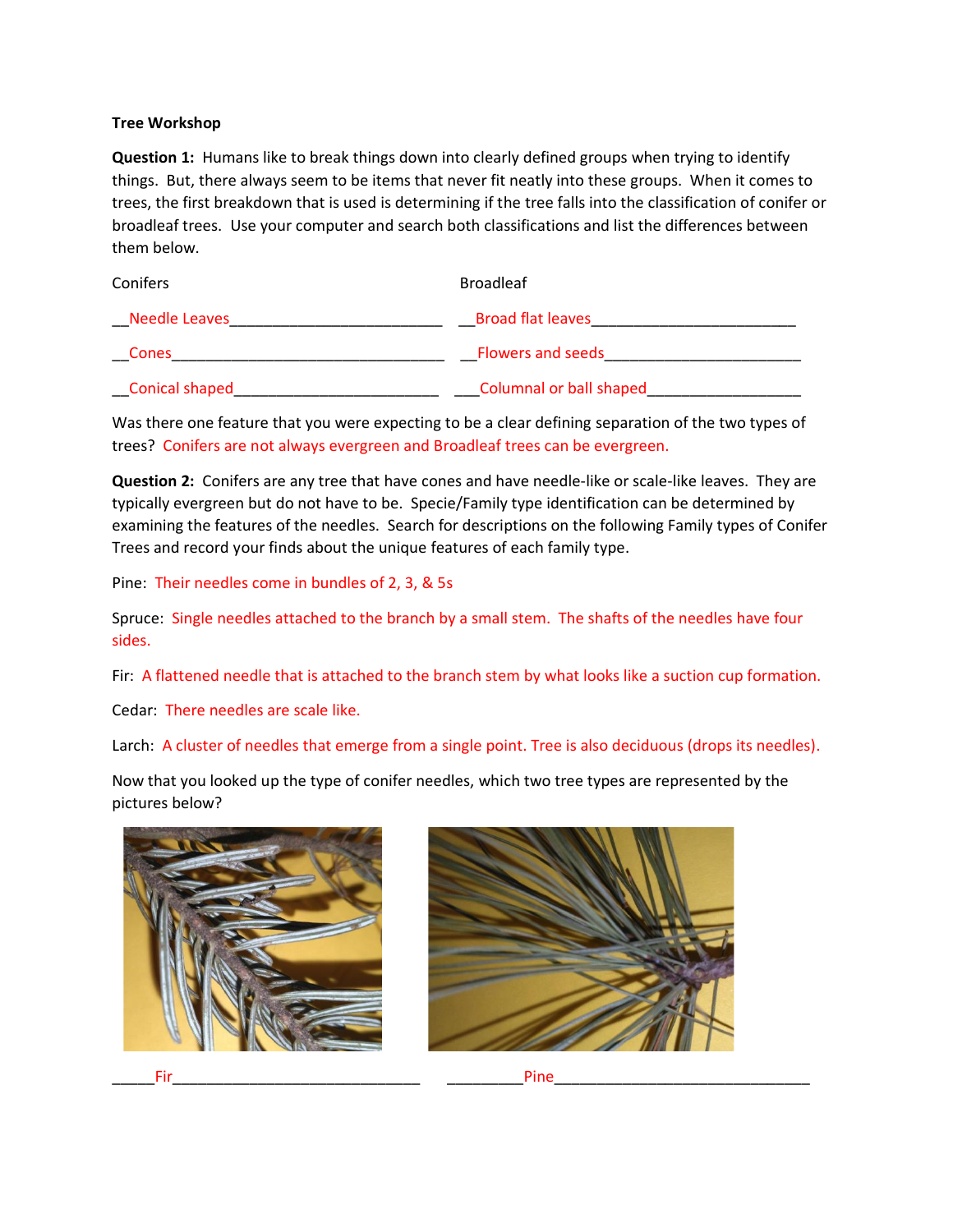**Question 3:** As mentioned, all conifers have cones. Therefore, every Pine Tree has Pine Cones, but not every Cone is a Pine Cone. While not as distinctive as needles, there are still some unique traits to some of the cones of our local conifers. Look up and record your descriptions of the cones to the following species.

Eastern White Pine: A stalked cone with scales that open to irregular distances, usually covered by some resinous material.

Colorado Blue Spruce: The scales of the cone have a dense but papery texture to them. A favorite of squirrels and often chewed down to the stem of the cone.

White Fir: An oval cone that is about half as wide as it is long, usually holding it scales compressed tightly together.

Eastern Red Cedar: Because the cone is coated in a waxy blue flesh, it is often inaccurately referred to a berry. The cone is revealed after it dries out during the Winter and the flesh falls off to release it seeds in Spring.

Eastern Hemlock: A small cone about %" long that starts out green and slowly turns brown. Remains soft and flexible until the seeds drop in the fall.

With using what you learned about these cones, which two tree types are represented by theses pictures below?



**Question 4:** To identify broadleaf tree species, multiple features need to be examined. The first characteristic to determine is the pattern of the tree branches. There are two main patterns: Opposite and Alternate. Find the definition of both patterns online.

Opposite: Consist of side branches growing exactly opposite of each other.

Alternate: Consists of side branches growing staggery throughout the main branch but on opposite sides.

There are only three major tree types that have the opposite branch pattern. What are the three types of trees: Maple, Ash, and Dogwood.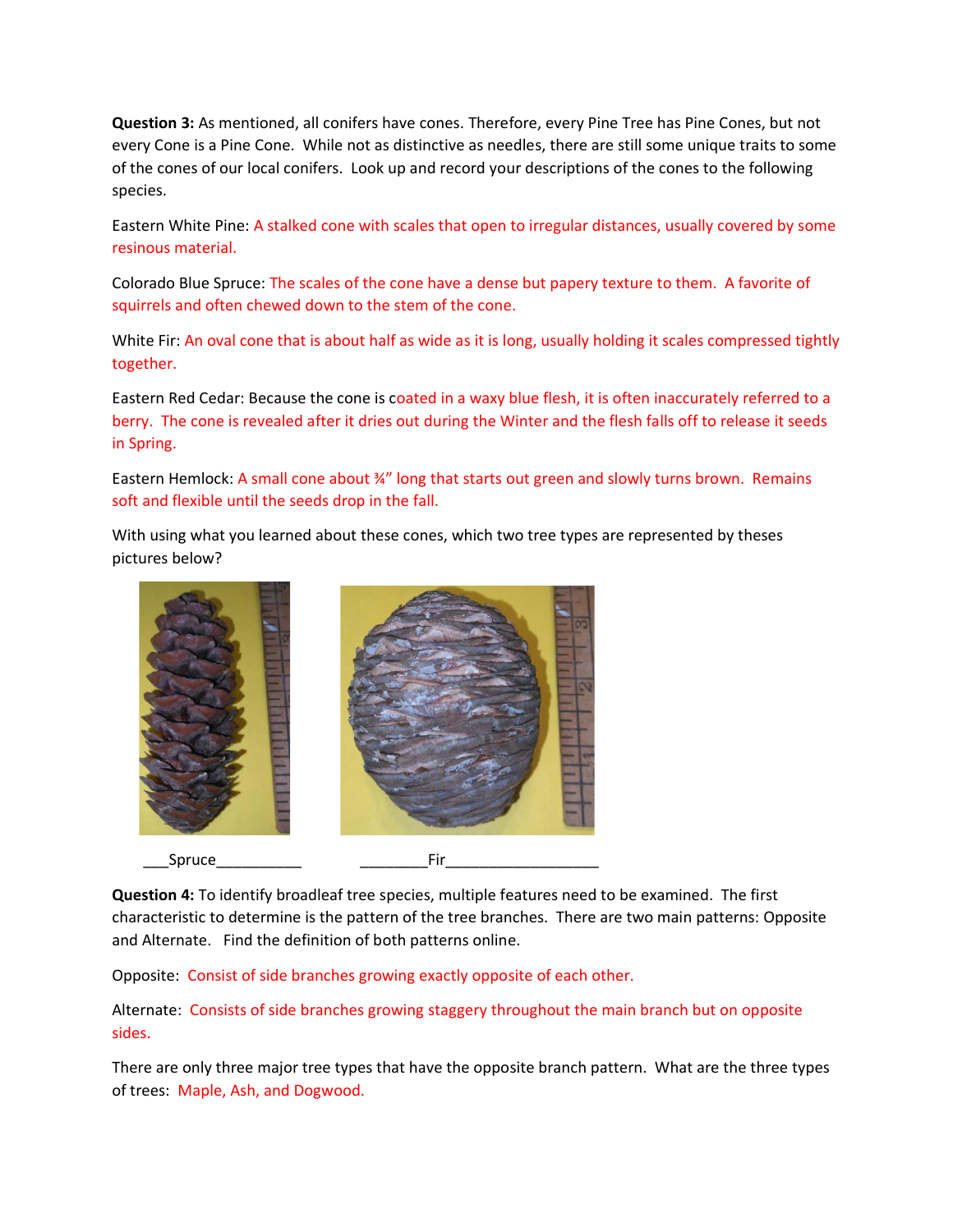**Question 5:** Leaves of broad leaf trees contain many key features in identifying the species. The first step is determining if the leaf is a "simple leaf" or a "compound leaf." Explore the difference between the two online and then make a general sketch of both types of leaves below.

Simple Leaf Compound Leaf

**Question 6:** When it comes to defining what a leaf looks like there are many different names that are used to describe the pattern of the leaf shape and the pattern at the edge of the leaf. Below are just a few of the terms used. Find out what they mean and then add a few others that you found interesting.

\_\_\_\_\_\_\_\_\_\_\_\_\_\_\_\_\_\_\_\_\_\_\_\_\_\_\_\_\_\_\_\_\_\_\_\_\_\_\_\_\_\_\_\_\_\_\_\_\_\_\_\_\_\_\_\_\_\_\_\_\_\_\_\_\_\_\_\_\_\_\_\_

\_\_\_\_\_\_\_\_\_\_\_\_\_\_\_\_\_\_\_\_\_\_\_\_\_\_\_\_\_\_\_\_\_\_\_\_\_\_\_\_\_\_\_\_\_\_\_\_\_\_\_\_\_\_\_\_\_\_\_\_\_\_\_\_\_\_\_\_\_\_\_\_

Leaf Shapes:

Cordate: Heart-shaped

Linear: Long and narrow

Lobed: Divided by deep cuts into the leaf

Edge Pattern:

Entire: Even, smooth

Serrate: Saw-toothed pattern

Below are some pictures of leaves. Using the terms that you learned from the last two questions, how would you describe these leaves?

\_\_\_\_\_\_\_\_\_\_\_\_\_\_\_\_\_\_\_\_\_\_\_\_\_\_\_\_\_\_\_\_\_\_\_\_\_\_\_\_\_\_\_\_\_\_\_\_\_\_\_\_\_\_\_\_\_\_\_\_\_\_\_\_\_\_\_\_\_\_\_\_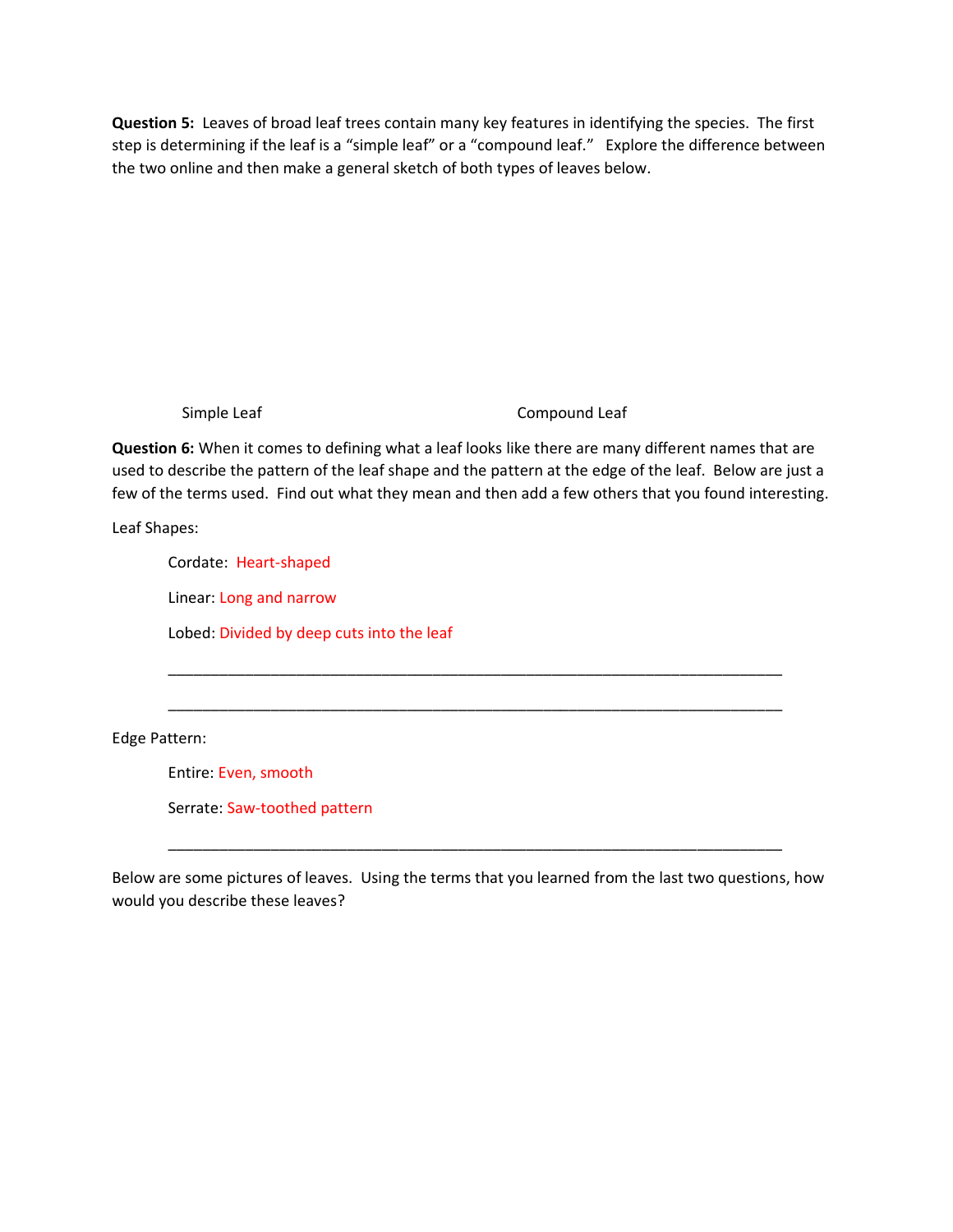

Simple leaf, Serrate, The School Compound leaf, Entire, The Simple leaf, Entire, Cordate

Uneven ovate (oval shape) Linear leaflets

**Question 7:** Instead of producing cones, Broadleaf Trees produce a type of fruit to create their seeds. Some are fleshy, some are not. Below are the major types of fruit types. Use your resources to define each type.

Berry: A soft fruit containing many seeds.

Drupe: A fleshy fruit with thin skin whose seed is enclosed in a central stony covering

Nut: A dry, one seeded fruit with a hard shell

Pod: A case that splits along its side or bursts open when ripe to release it seeds that were attached to the case.

Pome: A fleshy fruit consisting of a developed pistol (female part of the flower.)

Samara: A dry fruit bearing a wing.

Which fruit types are represented by the pictures below?



Berry **Pod** Pome Pome Nut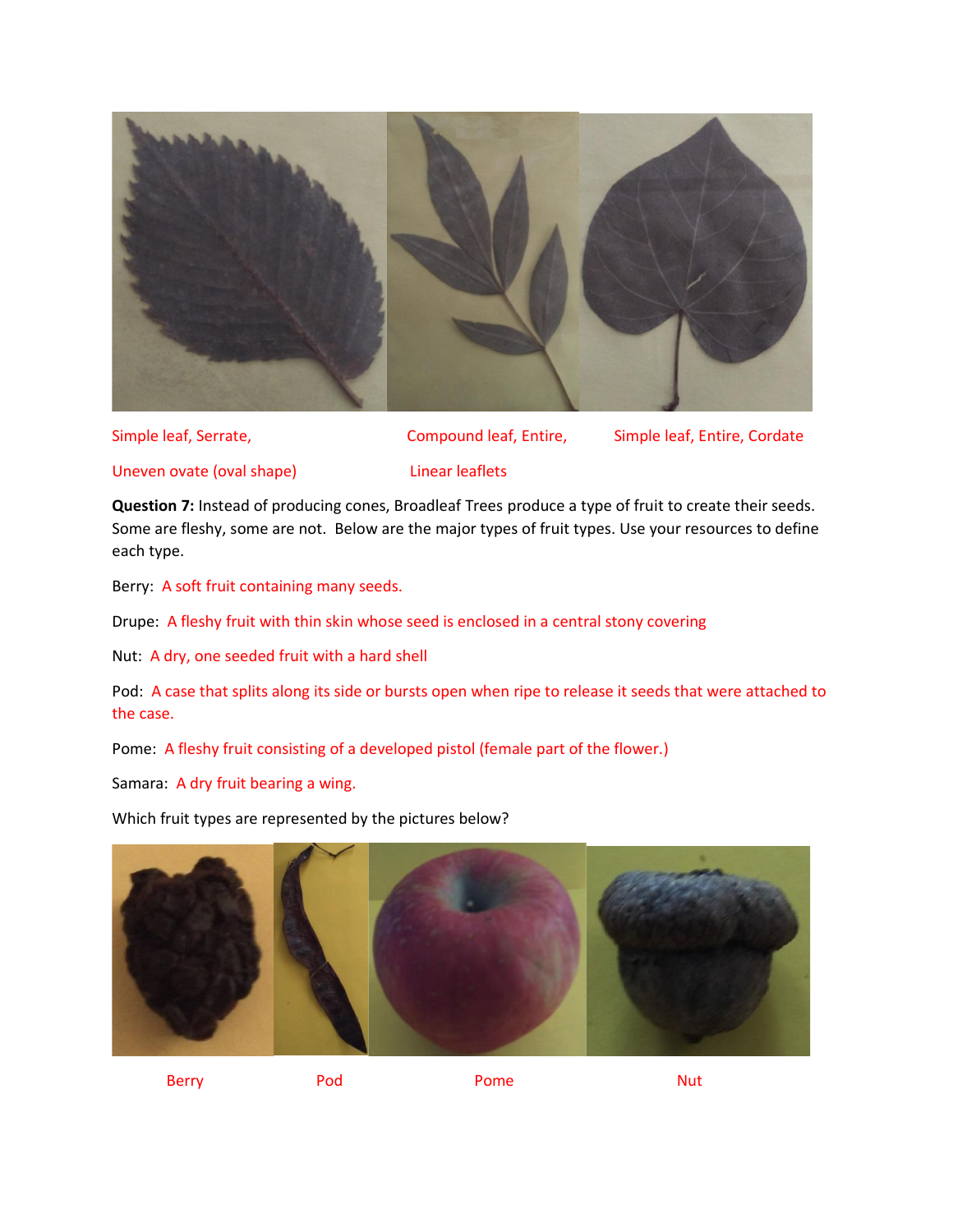**Question 8:** You can still make some conclusions with broadleaf trees even after the leaves have fallen off. You can still determine if the tree branches are opposite or alternate. You can try to look at the overall branching throughout the tree structure or you can look at a single branch. Leaves leave a scar on the branch when they fall off. These scar patterns can be used the same way as branching structure is used to determine if it is opposite or alternate. Query "leaf scars" online to make sure you understand what to look at and then try and figure out in the pictures below if these branches are Alternate or Opposite?



Opposite



## Alternate

**Question 9:** Below are some images of tree cookies. As you know, one can count the rings to get an approximate age of the tree. But, tree cookies can show you more. Look at the cookies below, closely. Are the rings always circular? Is the center of the cookie, the center of the rings? Are there scars in the rings? What happened on the edge of the Ash Tree cookie (last one)? Share below what you can find online that can answer these questions?



Rings are not always circular nor centered within the cookie. Distortions to the rings can be caused by trees leaning and adding more mass to one side of the tree. Scars can be caused by insect damage, fire damage, and other diseases. The Ash Tree had a branch grow from the tree that distorted the tree rings.